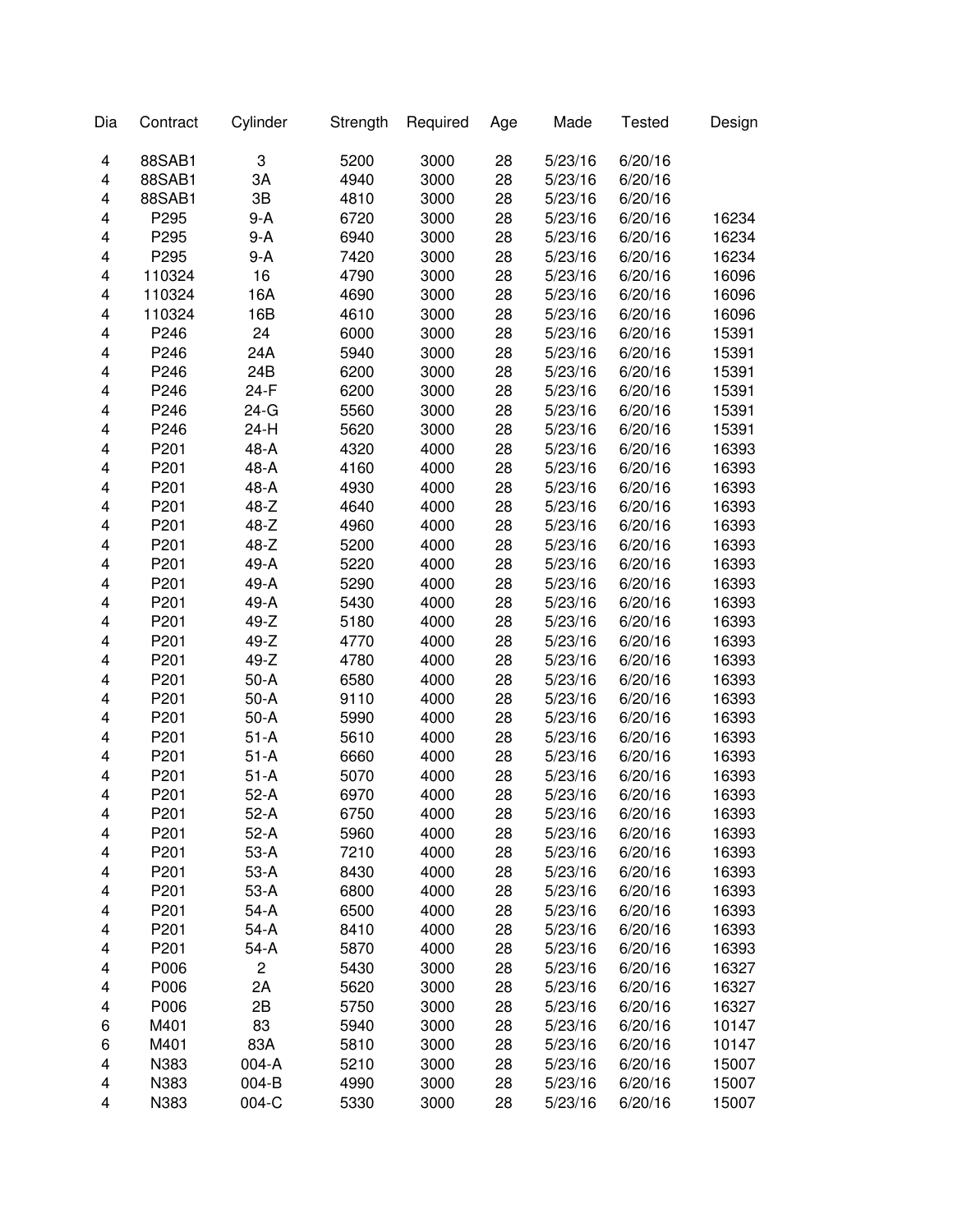| 4                       | 114944 | 6            | 6440  | 3000 | 28        | 5/23/16            | 6/20/16 | 15393 |
|-------------------------|--------|--------------|-------|------|-----------|--------------------|---------|-------|
| $\overline{\mathbf{4}}$ | 114944 | 6A           | 6210  | 3000 | 28        | 5/23/16            | 6/20/16 | 15393 |
| $\overline{\mathbf{4}}$ | Q914   | 9            | 8850  | 3000 | 28        | 5/23/16            | 6/20/16 | 15533 |
| $\overline{\mathbf{4}}$ | Q914   | 9A           | 8710  | 3000 | 28        | 5/23/16            | 6/20/16 | 15533 |
| 4                       | Q914   | 9B           | 9540  | 3000 | 28        | 5/23/16            | 6/20/16 | 15533 |
| 4                       | Q914   | 10           | 10690 | 3000 | 28        | 5/23/16            | 6/20/16 |       |
| 4                       | Q914   | 10A          | 11520 | 3000 | 28        | 5/23/16            | 6/20/16 |       |
| 4                       | Q914   | 10B          | 10900 | 3000 | 28        | 5/23/16            | 6/20/16 |       |
| $\overline{\mathbf{4}}$ | P218   | $10-A$       | 7340  | 3000 | 28        | 5/23/16            | 6/20/16 | 16084 |
| $\overline{\mathbf{4}}$ | P218   | $10-A$       | 7390  | 3000 | 28        | 5/23/16            | 6/20/16 | 16084 |
| $\overline{\mathbf{4}}$ | P218   | $10-A$       | 7600  | 3000 | 28        | 5/23/16            | 6/20/16 | 16084 |
| $\overline{\mathbf{4}}$ | P294   | 14           | 5310  | 3000 | 28        | 5/23/16            | 6/20/16 | 16341 |
| $\overline{\mathbf{4}}$ | P294   | 14A          | 5270  | 3000 | 28        | 5/23/16            | 6/20/16 | 16341 |
| $\overline{\mathbf{4}}$ | P294   | 14B          | 5070  | 3000 | 28        | 5/23/16            | 6/20/16 | 16341 |
| $\overline{\mathbf{4}}$ | P247   | 21           | 5410  | 3000 | 28        | 5/23/16            | 6/20/16 | 16130 |
| $\overline{\mathbf{4}}$ | P247   | 21A          | 6370  | 3000 | 28        | 5/23/16            | 6/20/16 | 16130 |
| $\overline{\mathbf{4}}$ | P247   | 21B          | 5740  | 3000 | 28        | 5/23/16            | 6/20/16 | 16130 |
| $\overline{\mathbf{4}}$ | 113908 | 28           | 4550  | 3000 | 28        | 5/23/16            | 6/20/16 | 15616 |
| 4                       | 113908 | 28A          | 4690  | 3000 | 28        | 5/23/16            | 6/20/16 | 15616 |
| 4                       | 113908 | 28B          | 4760  | 3000 | 28        | 5/23/16            | 6/20/16 | 15616 |
| 4                       | N357   | 39           | 4960  | 3000 | 28        | 5/23/16            | 6/20/16 | 16127 |
| 4                       | N357   | 39A          | 4390  | 3000 | 28        | 5/23/16            | 6/20/16 | 16127 |
| 4                       | N357   | 39B          | 4630  | 3000 | 28        | 5/23/16            | 6/20/16 | 16127 |
| 4                       | P215   | 63           | 6410  | 3000 | 28        | 5/23/16            | 6/20/16 | 15341 |
| 4                       | P215   | 63A          | 6410  | 3000 | 28        | 5/23/16            | 6/20/16 | 15341 |
| $\overline{\mathbf{4}}$ | P215   | 63B          | 6470  | 3000 | 28        | 5/23/16            | 6/20/16 | 15341 |
| $\overline{\mathbf{4}}$ | M305   | W-72         | 4430  | 3000 | 28        | 5/23/16            | 6/20/16 | 13108 |
| $\overline{\mathbf{4}}$ | M305   | <b>W-72A</b> | 4610  | 3000 | 28        | 5/23/16            | 6/20/16 | 13108 |
| $\overline{\mathbf{4}}$ | M305   | <b>W-72B</b> | 4430  | 3000 | 28        | 5/23/16            | 6/20/16 | 13108 |
| $\overline{\mathbf{4}}$ | P230   | 73           | 4480  | 3000 | 28        | 5/23/16            | 6/20/16 | 16115 |
| $\overline{\mathbf{4}}$ | P230   | 73A          | 4700  | 3000 | 28        | 5/23/16            | 6/20/16 | 16115 |
| $\overline{\mathbf{4}}$ | P230   | 73B          | 4520  | 3000 | 28        | 5/23/16            | 6/20/16 | 16115 |
| $\overline{\mathbf{4}}$ | P230   | 74           | 1560  | 3000 | <b>NA</b> | 5/23/16            | 6/20/16 | 16343 |
| $\overline{\mathbf{4}}$ | P230   | 74A          | 1580  | 3000 | <b>NA</b> | 5/23/16            | 6/20/16 | 16343 |
| $\overline{\mathbf{4}}$ | P230   | 74B          | 1760  | 3000 | <b>NA</b> | 5/23/16            | 6/20/16 | 16343 |
| $\overline{\mathbf{4}}$ | P230   | 75           | 8890  | 3000 |           | 5/23/16            | 6/20/16 | 16171 |
|                         |        |              |       |      | 28        |                    | 6/20/16 |       |
| 4                       | P230   | 75A          | 8540  | 3000 | 28        | 5/23/16            |         | 16171 |
| 4                       | P230   | 75B          | 9900  | 3000 | 28        | 5/23/16<br>5/23/16 | 6/20/16 | 16171 |
| 4                       | P230   | 76           | 4770  | 3000 | 28        |                    | 6/20/16 | 16115 |
| 4                       | P230   | 76A          | 4690  | 3000 | 28        | 5/23/16            | 6/20/16 | 16115 |
| 4                       | P230   | 76B          | 4690  | 3000 | 28        | 5/23/16            | 6/20/16 | 16115 |
| 4                       | L012   | 82           | 5290  | 3000 | 28        | 5/23/16            | 6/20/16 | 13016 |
| 4                       | L012   | 82A          | 5330  | 3000 | 28        | 5/23/16            | 6/20/16 | 13016 |
| 4                       | L012   | 82B          | 5130  | 3000 | 28        | 5/23/16            | 6/20/16 | 13016 |
| 4                       | L012   | 82F          | 5300  | 3000 | 28        | 5/23/16            | 6/20/16 | 13016 |
| 4                       | L012   | 82G          | 5350  | 3000 | 28        | 5/23/16            | 6/20/16 | 13016 |
| 4                       | L012   | 82H          | 5260  | 3000 | 28        | 5/23/16            | 6/20/16 | 13016 |
| 4                       | P079   | 95           | 6360  | 3000 | 28        | 5/23/16            | 6/20/16 | 15146 |
| 4                       | P079   | 95A          | 6250  | 3000 | 28        | 5/23/16            | 6/20/16 | 15146 |
| 4                       | P079   | 95B          | 6270  | 3000 | 28        | 5/23/16            | 6/20/16 | 15146 |
| 4                       | M279   | 103          | 5530  | 3000 | 28        | 5/23/16            | 6/20/16 | 8111  |
| 4                       | M279   | 103A         | 5470  | 3000 | 28        | 5/23/16            | 6/20/16 | 8111  |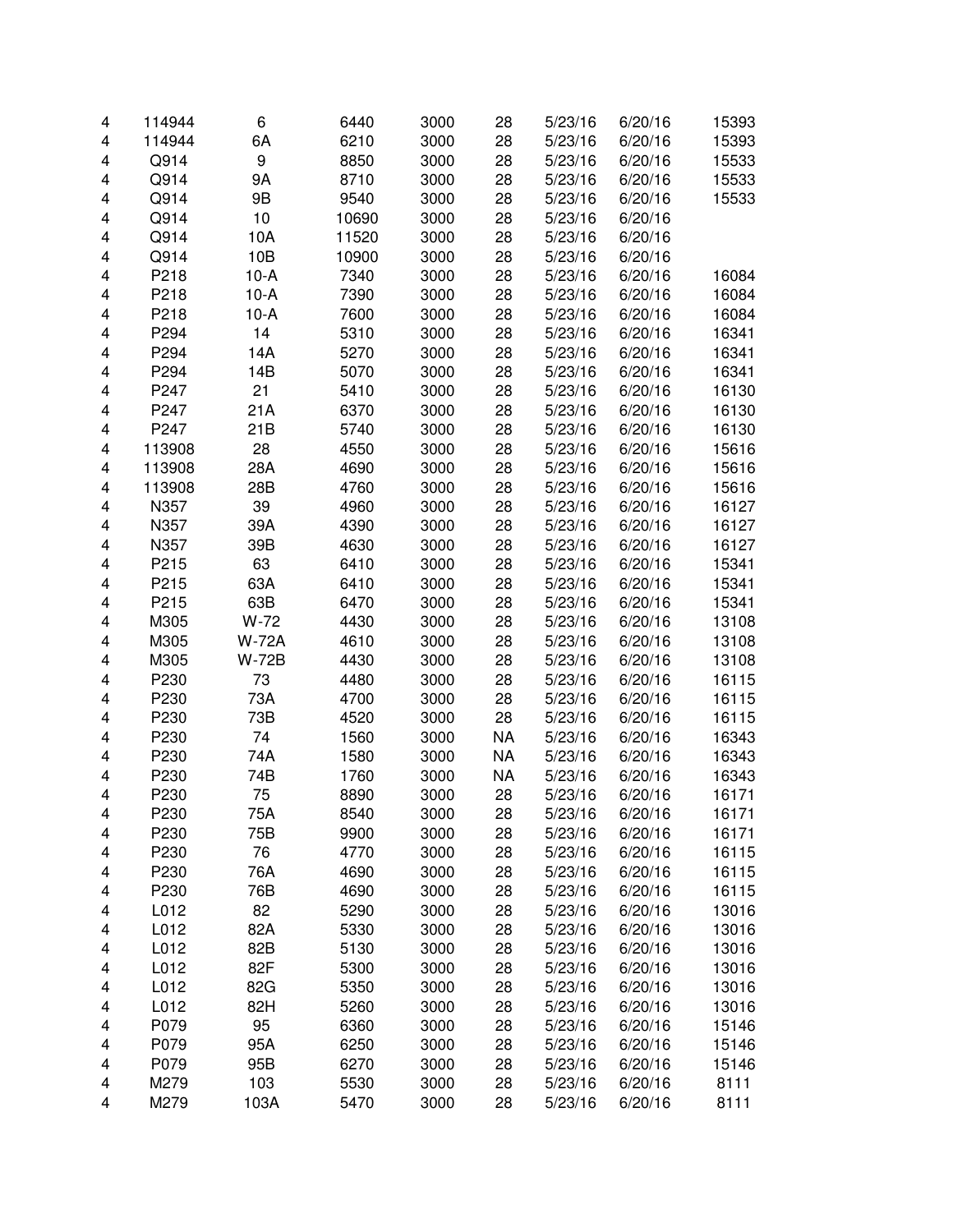| 4                       | M279      | 103B          | 5260  | 3000 | 28             | 5/23/16 | 6/20/16 | 8111  |
|-------------------------|-----------|---------------|-------|------|----------------|---------|---------|-------|
| 4                       | N321      | 152           | 5030  | 3000 | 28             | 5/23/16 | 6/20/16 | 15184 |
| 4                       | N321      | 152A          | 5360  | 3000 | 28             | 5/23/16 | 6/20/16 | 15184 |
| 4                       | N321      | 152B          | 4990  | 3000 | 28             | 5/23/16 | 6/20/16 | 15184 |
| 4                       | N198      | 211           | 5380  | 3000 | 28             | 5/23/16 | 6/20/16 | 13034 |
| 4                       | N198      | 211A          | 5220  | 3000 | 28             | 5/23/16 | 6/20/16 | 13034 |
| 4                       | N198      | 211B          | 5400  | 3000 | 28             | 5/23/16 | 6/20/16 | 13034 |
| 4                       | N198      | 212           | 5460  | 3000 | 28             | 5/23/16 | 6/20/16 | 13034 |
| 4                       | N198      | 212A          | 5470  | 3000 | 28             | 5/23/16 | 6/20/16 | 13034 |
| 4                       | N198      | 212B          | 5670  | 3000 | 28             | 5/23/16 | 6/20/16 | 13034 |
| 4                       | M950      | 261           | 5370  | 3000 | 28             | 5/23/16 | 6/20/16 | 16059 |
| 4                       | M950      | 261A          | 5370  | 3000 | 28             | 5/23/16 | 6/20/16 | 16059 |
| 4                       | M950      | 261B          | 5510  | 3000 | 28             | 5/23/16 | 6/20/16 | 16059 |
| 4                       | N152      | 199-D         | 5100  | 3000 | $\overline{7}$ | 6/14/16 | 6/21/16 | 15104 |
| 4                       | N152      | 200-D         | 5250  | 4000 | 7              | 6/14/16 | 6/21/16 | 15104 |
| $\overline{\mathbf{4}}$ | N152      | $201-D$       | 5710  | 4000 | $\overline{7}$ | 6/14/16 | 6/21/16 | 15104 |
|                         |           |               |       |      | $\overline{7}$ |         |         |       |
| 4                       | N152      | 202-D         | 4560  | 4000 |                | 6/14/16 | 6/21/16 | 15104 |
| 4                       | N152      | 203-D         | 5400  | 4000 | $\overline{7}$ | 6/14/16 | 6/21/16 | 15104 |
| 4                       | N152      | 204-D         | 4930  | 4000 | 7              | 6/14/16 | 6/21/16 | 15104 |
| 4                       | N152      | 205-D         | 5170  | 4000 | 7              | 6/14/16 | 6/21/16 | 15104 |
| 4                       | N908      | W 3           | 5110  | 3000 | 28             | 5/24/16 | 6/21/16 | 16377 |
| 4                       | N908      | <b>W3A</b>    | 4710  | 3000 | 28             | 5/24/16 | 6/21/16 | 16377 |
| 4                       | N908      | <b>W3B</b>    | 5030  | 3000 | 28             | 5/24/16 | 6/21/16 | 16377 |
| 4                       | P309      | 9             | 5000  | 3000 | 28             | 5/24/16 | 6/21/16 | 8111  |
| 4                       | P309      | 9Α            | 4820  | 3000 | 28             | 5/24/16 | 6/21/16 | 8111  |
| $\overline{\mathbf{4}}$ | P247      | 9 ARK         | 11460 | 3000 | 28             | 5/24/16 | 6/21/16 | 16262 |
| $\overline{\mathbf{4}}$ | P247      | 9 ARK         | 11690 | 3000 | 28             | 5/24/16 | 6/21/16 | 16262 |
| 4                       | P247      | 9 ARK         | 11940 | 3000 | 28             | 5/24/16 | 6/21/16 | 16262 |
| 4                       | P247      | <b>10 ARK</b> | 11720 | 3000 | 28             | 5/24/16 | 6/21/16 | 16262 |
| 4                       | P247      | <b>10 ARK</b> | 11110 | 3000 | 28             | 5/24/16 | 6/21/16 | 16262 |
| $\overline{\mathbf{4}}$ | P247      | <b>10 ARK</b> | 11490 | 3000 | 28             | 5/24/16 | 6/21/16 | 16262 |
| $\overline{\mathbf{4}}$ | P295      | 10:00 AM      | 7720  | 3000 | 28             | 5/24/16 | 6/21/16 | 16234 |
| $\overline{\mathbf{4}}$ | P295      | 10:00 AM      | 7380  | 3000 | 28             | 5/24/16 | 6/21/16 | 16234 |
| 4                       | P295      | 10:00 AM      | 6970  | 3000 | 28             | 5/24/16 | 6/21/16 | 16234 |
| 4                       | 111047    | 13            | 5180  | 4000 | 28             | 5/24/16 | 6/21/16 | 15481 |
| 4                       | 111047    | 13A           | 5170  | 4000 | 28             | 5/24/16 | 6/21/16 | 15481 |
| 4                       | 111047    | 13B           | 5490  | 4000 | 28             | 5/24/16 | 6/21/16 | 15481 |
| 4                       | 110692.01 | $15-A$        | 5060  | 4000 | 28             | 5/24/16 | 6/21/16 | 15311 |
| 4                       | 110692.01 | $15-A$        | 5150  | 4000 | 28             | 5/24/16 | 6/21/16 | 15311 |
| 4                       | 110692.01 | $15-A$        | 5280  | 4000 | 28             | 5/24/16 | 6/21/16 | 15311 |
| 4                       | P911      | 20            | 4240  | 4000 | 28             | 5/24/16 | 6/21/16 | 15022 |
| 4                       | P911      | 20A           | 4610  | 4000 | 28             | 5/24/16 | 6/21/16 | 15022 |
| 4                       | P911      | 20B           | 4410  | 4000 | 28             | 5/24/16 | 6/21/16 | 15022 |
| 4                       | P246      | 25            | 7490  | 3000 | 28             | 5/24/16 | 6/21/16 | 15391 |
| 4                       | P246      | 25A           | 8070  | 3000 | 28             | 5/24/16 | 6/21/16 | 15391 |
| 4                       | P246      | 25B           | 7710  | 3000 | 28             | 5/24/16 | 6/21/16 | 15391 |
|                         |           |               | 5280  |      |                |         |         |       |
| 4                       | 106578    | 38            |       | 3000 | 28             | 5/24/16 | 6/21/16 | 16132 |
| 4                       | 106578    | 38A           | 5160  | 3000 | 28             | 5/24/16 | 6/21/16 | 16132 |
| 4                       | 106578    | 38B           | 5490  | 3000 | 28             | 5/24/16 | 6/21/16 | 16132 |
| 4                       | N307      | 43            | 4880  | 3000 | 28             | 5/24/16 | 6/21/16 | 8111  |
| 4                       | N307      | 43A           | 4860  | 3000 | 28             | 5/24/16 | 6/21/16 | 8111  |
| 4                       | N307      | 43B           | 5220  | 3000 | 28             | 5/24/16 | 6/21/16 | 8111  |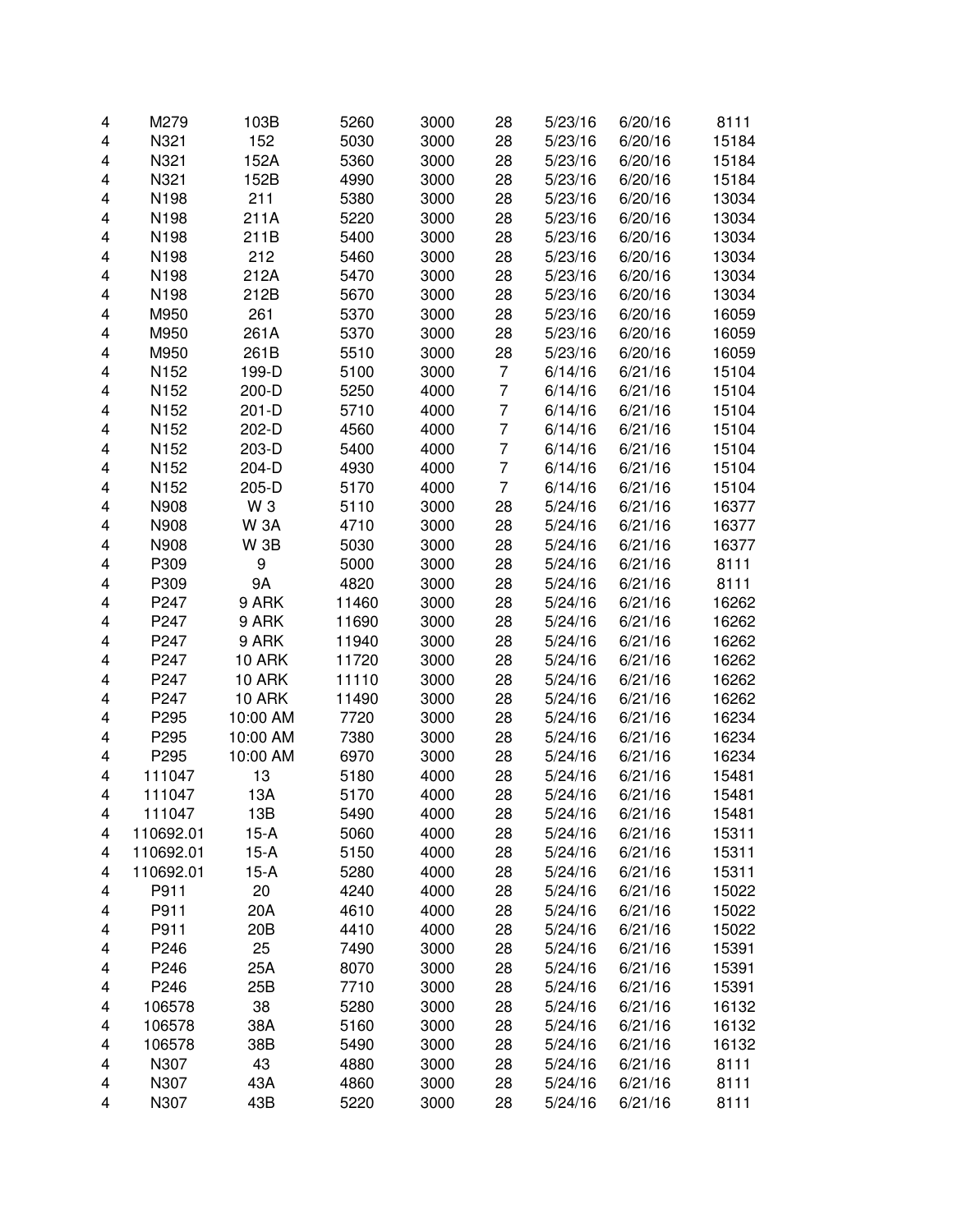| 4                       | P215 | 43           | 6120 | 3000 | 28             | 5/24/16 | 6/21/16 | 15341  |
|-------------------------|------|--------------|------|------|----------------|---------|---------|--------|
| 4                       | P215 | 43A          | 5940 | 3000 | 28             | 5/24/16 | 6/21/16 | 15341  |
| 4                       | P215 | 43B          | 5680 | 3000 | 28             | 5/24/16 | 6/21/16 | 15341  |
| 4                       | M305 | W-73         | 5450 | 3000 | 28             | 5/24/16 | 6/21/16 | 13108  |
| 4                       | M305 | W-73A        | 4860 | 3000 | 28             | 5/24/16 | 6/21/16 | 13108  |
| 4                       | M305 | <b>W-73B</b> | 3320 | 3000 | 28             | 5/24/16 | 6/21/16 | 13108  |
| 4                       | P047 | 80-A         | 5290 | 3000 | 28             | 5/24/16 | 6/21/16 | 15199  |
| 4                       | P047 | 80-A         | 5540 | 3000 | 28             | 5/24/16 | 6/21/16 | 15199  |
| 4                       | P047 | 80-A         | 5800 | 3000 | 28             | 5/24/16 | 6/21/16 | 15199  |
| 4                       | P047 | $81-A$       | 4640 | 3000 | 28             | 5/24/16 | 6/21/16 | 15199  |
| $\overline{\mathbf{4}}$ | P047 | $81 - A$     | 5530 | 3000 | 28             | 5/24/16 | 6/21/16 | 15199  |
| 4                       | P047 | $81 - A$     | 5190 | 3000 | 28             | 5/24/16 | 6/21/16 | 15199  |
| 4                       | L012 | 83           | 6770 | 3000 | 28             | 5/24/16 | 6/21/16 | 13016  |
| 4                       | L012 | 83A          | 8240 | 3000 | 28             | 5/24/16 | 6/21/16 | 13016  |
| 4                       | L012 | 83B          | 8420 | 3000 | 28             | 5/24/16 | 6/21/16 | 13016  |
| $\overline{\mathbf{4}}$ | P079 | 96           | 5850 | 3000 | 28             | 5/24/16 | 6/21/16 | 15146  |
| $\overline{\mathbf{4}}$ | P079 | 96A          | 2810 | 3000 | 28             | 5/24/16 | 6/21/16 | 15146  |
| $\overline{\mathbf{4}}$ | P079 | 96B          | 4010 | 3000 | 28             | 5/24/16 | 6/21/16 | 15146  |
| 4                       | N279 | 104          | 5060 | 3000 | 28             | 5/24/16 | 6/21/16 | 8111   |
| 4                       | N279 | 104A         | 5140 | 3000 | 28             | 5/24/16 | 6/21/16 | 8111   |
| 4                       | N279 | 104B         | 4880 | 3000 | 28             | 5/24/16 | 6/21/16 | 8111   |
| 4                       | N279 | $104-G$      | 4890 | 3000 | 28             | 5/24/16 | 6/21/16 | 8111   |
| 4                       | N279 | 104-H        | 4950 | 3000 | 28             | 5/24/16 | 6/21/16 | 8111   |
| 4                       | N279 | $104-I$      | 4810 | 3000 | 28             | 5/24/16 | 6/21/16 | 8111   |
| 6                       | M401 | 84           | 6970 | 3000 | 28             | 5/24/16 | 6/21/16 | 10147  |
| 6                       | M401 | 84A          | 7400 | 3000 | 28             | 5/24/16 | 6/21/16 | 10147  |
| $\overline{\mathbf{4}}$ | M384 | 121          | 5120 | 4000 | 28             | 5/24/16 | 6/21/16 | 15618  |
| 4                       | M384 | 121A         | 5310 | 4000 | 28             | 5/24/16 | 6/21/16 | 15618  |
| 4                       | M384 | 121B         | 5290 | 4000 | 28             | 5/24/16 | 6/21/16 | 15618  |
| 4                       | N321 | 153          | 4890 | 3000 | 28             | 5/24/16 | 6/21/16 | 15184  |
| 4                       | N321 | 153A         | 4880 | 3000 | 28             | 5/24/16 | 6/21/16 | 15184  |
| 4                       | N321 | 153B         | 5100 | 3000 | 28             | 5/24/16 | 6/21/16 | 15184  |
| $\overline{\mathbf{4}}$ | N152 | 194          | 3430 | 3000 | 28             | 5/24/16 | 6/21/16 | 15100  |
| 4                       | N152 | 194A         | 3390 | 3000 | 28             | 5/24/16 | 6/21/16 | 15100  |
| 4                       | N152 | 194B         | 3560 | 3000 | 28             | 5/24/16 | 6/21/16 | 15100  |
| 4                       | N152 | 195          | 5380 | 3000 | 28             | 5/24/16 | 6/21/16 | 15104  |
| 4                       | N152 | 195A         | 4980 | 3000 | 28             | 5/24/16 | 6/21/16 | 15104  |
| 4                       | N152 | 195B         | 5290 | 3000 | 28             | 5/24/16 | 6/21/16 | 15104  |
| 4                       | M010 | 195-A        | 3850 | 4000 | 28             | 5/24/16 | 6/21/16 | 15279  |
| 4                       | M010 | 195-A        | 4000 | 4000 | 28             | 5/24/16 | 6/21/16 | 15279  |
| 4                       | M010 | 195-A        | 3950 | 4000 | 28             | 5/24/16 | 6/21/16 | 15279  |
| 4                       | N198 | 213          | 5460 | 3000 | 28             | 5/24/16 | 6/21/16 | 13034  |
| 4                       | N198 | 213A         | 5290 | 3000 | 28             | 5/24/16 | 6/21/16 | 13034  |
| 4                       | N198 | 213B         | 5560 | 3000 | 28             | 5/24/16 | 6/21/16 | 13034  |
| 4                       | M305 | $F-261$      | 5560 | 3000 | 28             | 5/24/16 | 6/21/16 | 13108  |
| 4                       | M305 | $F-261A$     | 5940 | 3000 | 28             | 5/24/16 | 6/21/16 | 13108  |
| 4                       | M305 | $F-261B$     | 5920 | 3000 | 28             | 5/24/16 | 6/21/16 | 13108  |
| 4                       | M950 | 262          | 6690 | 3000 | 28             | 5/24/16 | 6/21/16 | 16060  |
| 4                       | M950 | 262A         | 6520 | 3000 | 28             | 5/24/16 | 6/21/16 | 16060  |
| 4                       | M950 | 262B         | 6350 | 3000 | 28             | 5/24/16 | 6/21/16 | 16060  |
| 4                       | P294 | $18-D$       | 4210 | 3000 | $\overline{7}$ | 6/15/16 | 6/22/16 | 116341 |
| 4                       | P229 | 3            | 5200 | 3000 | 28             | 5/25/16 | 6/22/16 | 16166  |
|                         |      |              |      |      |                |         |         |        |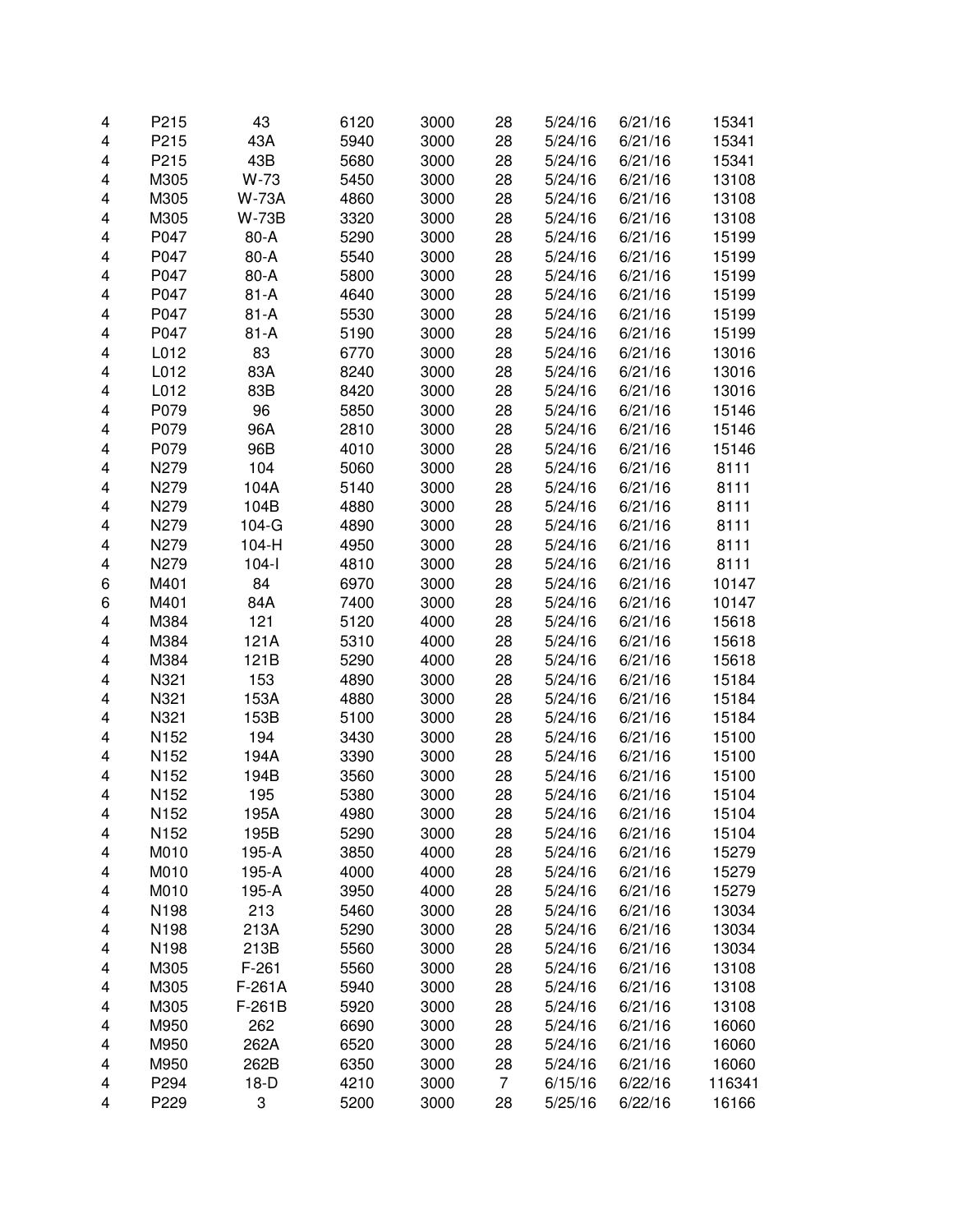| 4                       | P229   | 3A           | 5150  | 3000  | 28 | 5/25/16 | 6/22/16 | 16166       |
|-------------------------|--------|--------------|-------|-------|----|---------|---------|-------------|
| 4                       | P229   | 3B           | 5250  | 3000  | 28 | 5/25/16 | 6/22/16 | 16166       |
| 4                       | N908   | $W-4$        | 4900  | 3000  | 28 | 5/25/16 | 6/22/16 | 16377       |
| 4                       | N908   | $W-4A$       | 4810  | 3000  | 28 | 5/25/16 | 6/22/16 | 16377       |
| 4                       | N908   | $W-4B$       | 5040  | 3000  | 28 | 5/25/16 | 6/22/16 | 16377       |
| 4                       | P295   | $9-A$        | 7350  | 3000  | 28 | 5/25/16 | 6/22/16 | 16188       |
| 4                       | P295   | $9-A$        | 7340  | 3000  | 28 | 5/25/16 | 6/22/16 | 16188       |
| 4                       | P295   | $9-A$        | 6150  | 3000  | 28 | 5/25/16 | 6/22/16 | 16188       |
| 4                       | P309   | 10           | 6340  | 3000  | 28 | 5/25/16 | 6/22/16 | 8111        |
| 4                       | P309   | 10A          | 6080  | 3000  | 28 | 5/25/16 | 6/22/16 | 8111        |
| 4                       | P016   | 13           | 4790  | 3000  | 28 | 5/25/16 | 6/22/16 | 8111        |
| 4                       | P016   | 13A          | 4890  | 3000  | 28 | 5/25/16 | 6/22/16 | 8111        |
| 4                       | P016   | 13B          | 4670  | 3000  | 28 | 5/25/16 | 6/22/16 | 8111        |
| 4                       | 111047 | 14           | 5020  | 4000  | 28 | 5/25/16 | 6/22/16 | 15481       |
| 4                       | 111047 | 14A          | 4740  | 4000  | 28 | 5/25/16 | 6/22/16 | 15481       |
| $\overline{\mathbf{4}}$ | P247   | 22           | 6250  | 3000  | 28 | 5/25/16 | 6/22/16 | 16130       |
| $\overline{\mathbf{4}}$ | P247   | 22A          | 6530  | 3000  | 28 | 5/25/16 | 6/22/16 | 16130       |
| $\overline{\mathbf{4}}$ | P247   | 22B          | 6300  | 3000  | 28 | 5/25/16 | 6/22/16 | 16130       |
| 4                       | N307   | 44           | 4500  | 3000  | 28 | 5/25/16 | 6/22/16 | 8111        |
| 4                       | N307   | 44A          | 4610  | 3000  | 28 | 5/25/16 | 6/22/16 | 8111        |
| 4                       | N307   | 44B          | 4400  | 3000  | 28 | 5/25/16 | 6/22/16 | 8111        |
| 4                       | 115745 | 49           | 5180  | 3000  | 28 | 5/25/16 | 6/22/16 | 16081       |
| 4                       | 115745 | 49A          | 5220  | 3000  | 28 | 5/25/16 | 6/22/16 | 16081       |
| 4                       | 115745 | 49B          | 5250  | 3000  | 28 | 5/25/16 | 6/22/16 | 16081       |
| 4                       | P230   | 50-ARK       | 11470 | 10000 | 28 | 5/25/16 | 6/22/16 | 16383       |
| 4                       | P230   | 50-ARK       | 12110 | 10000 | 28 | 5/25/16 | 6/22/16 | 16383       |
| 4                       | P230   | 50-ARK       | 11360 | 10000 | 28 | 5/25/16 | 6/22/16 | 16383       |
| 4                       | P230   | 51-ARK       | 11670 | 10000 | 28 | 5/25/16 | 6/22/16 | 16383       |
| $\overline{\mathbf{4}}$ | P230   | 51-ARK       | 11250 | 10000 | 28 | 5/25/16 | 6/22/16 | 16383       |
| 4                       | P230   | 51-ARK       | 11110 | 10000 | 28 | 5/25/16 | 6/22/16 | 16383       |
| 4                       | P230   | 52-ARK       | 11870 | 10000 | 28 | 5/25/16 | 6/22/16 | 16383       |
| $\overline{\mathbf{4}}$ | P230   | 52-ARK       | 11540 | 10000 | 28 | 5/25/16 | 6/22/16 | 16383       |
| $\overline{\mathbf{4}}$ | P230   | 52-ARK       | 11500 | 10000 | 28 | 5/25/16 | 6/22/16 | 16383       |
| 4                       | P230   | 53-ARK       | 11730 | 10000 | 28 | 5/25/16 | 6/22/16 | 16383       |
| 4                       | P230   | 53-ARK       | 11730 | 10000 | 28 | 5/25/16 | 6/22/16 | 16383       |
| 4                       | P230   | 53-ARK       | 11470 | 10000 | 28 | 5/25/16 | 6/22/16 | 16383       |
| 4                       | M305   | W-74         | 5590  | 3000  | 28 | 5/25/16 | 6/22/16 | 13108       |
| 4                       | M305   | <b>W-74A</b> | 5690  | 3000  | 28 | 5/25/16 | 6/22/16 | 13108       |
| 4                       | M305   | <b>W-74B</b> | 5630  | 3000  | 28 | 5/25/16 | 6/22/16 | 13108       |
| 4                       | N201   | 73A          | 4910  | 3000  | 28 | 5/25/16 | 6/22/16 | 11282/14239 |
| 4                       | N201   | 73-A         | 5210  | 3000  | 28 | 5/25/16 | 6/22/16 | 14239       |
| 4                       | N201   | 73-A         | 5090  | 3000  | 28 | 5/25/16 | 6/22/16 | 14239       |
| 4                       | N343   | 68-A         | 8640  | 3000  | 28 | 5/25/16 | 6/22/16 | 620003      |
| 4                       | N343   | 68-A         | 9210  | 3000  | 28 | 5/25/16 | 6/22/16 | 620003      |
| 4                       | N343   | 68-A         | 9470  | 3000  | 28 | 5/25/16 | 6/22/16 | 620003      |
| 4                       | P230   | 77           | 4830  | 3000  | 28 | 5/25/16 | 6/22/16 | 16115       |
| 4                       | P230   | 77A          | 4760  | 3000  | 28 | 5/25/16 | 6/22/16 | 16115       |
| 4                       | P230   | 77B          | 5040  | 3000  | 28 | 5/25/16 | 6/22/16 | 16115       |
| 4                       | P047   | 82-A         | 4760  | 3000  | 28 | 5/25/16 | 6/22/16 | 15199       |
| 4                       | P047   | 82-A         | 4450  | 3000  | 28 | 5/25/16 | 6/22/16 | 15199       |
| 4                       | P047   | 82-A         | 4730  | 3000  | 28 | 5/25/16 | 6/22/16 | 15199       |
| 4                       | M089   | 83-A         | 6410  | 4000  | 28 | 5/25/16 | 6/22/16 | 15636       |
|                         |        |              |       |       |    |         |         |             |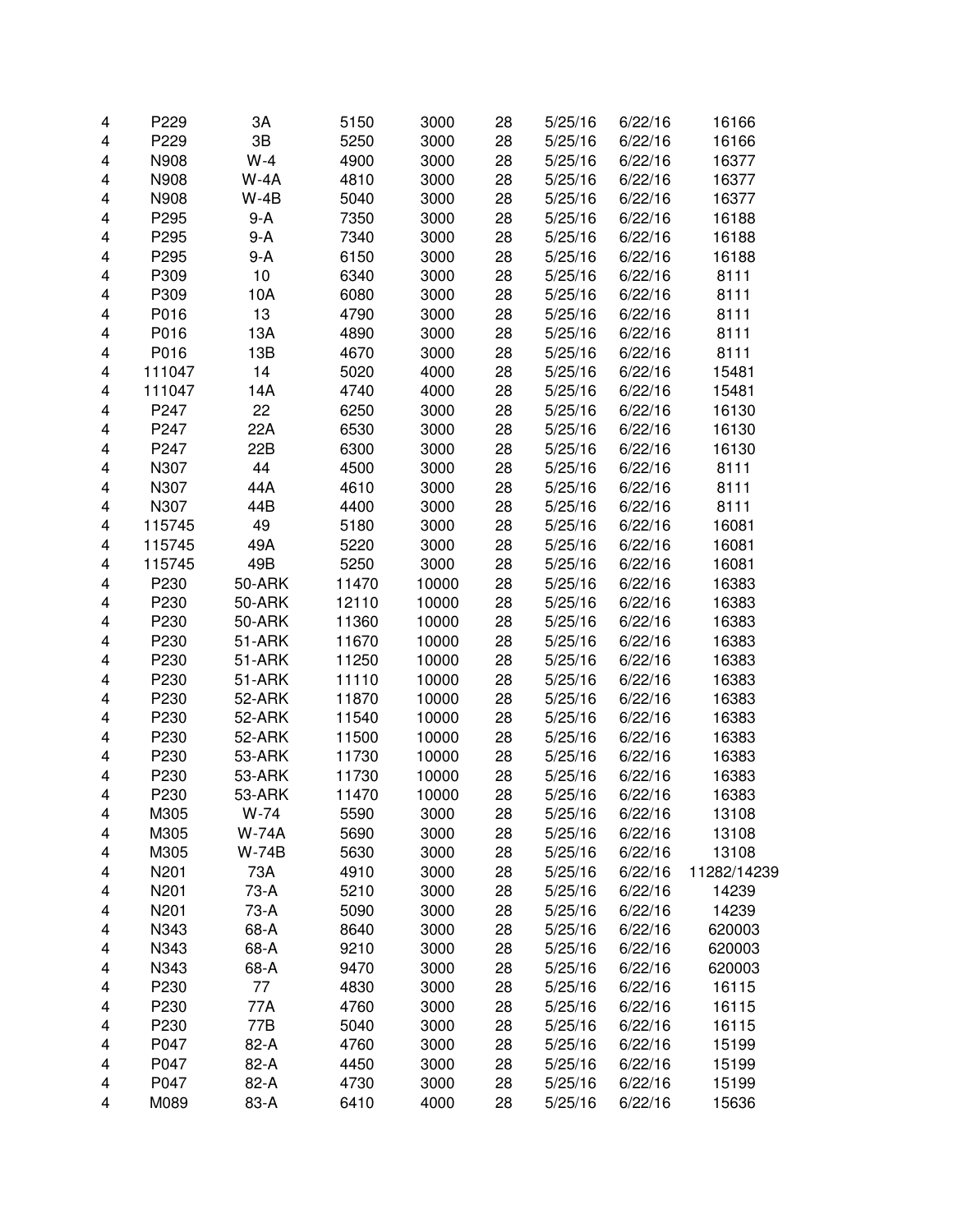| 4                       | M089         | 83-A                    | 6540 | 4000 | 28       | 5/25/16 | 6/22/16 | 15636  |
|-------------------------|--------------|-------------------------|------|------|----------|---------|---------|--------|
| 4                       | M089         | 83-A                    | 6580 | 4000 | 28       | 5/25/16 | 6/22/16 | 15636  |
| 4                       | N279         | 105                     | 4680 | 3000 | 28       | 5/25/16 | 6/22/16 | 8111   |
| 4                       | N279         | 105A                    | 4680 | 3000 | 28       | 5/25/16 | 6/22/16 | 8111   |
| 4                       | N279         | 105B                    | 4930 | 3000 | 28       | 5/25/16 | 6/22/16 | 8111   |
| 4                       | N279         | 106                     | 6760 | 3000 | 28       | 5/25/16 | 6/22/16 | 14347  |
| 4                       | N279         | 106A                    | 6810 | 3000 | 28       | 5/25/16 | 6/22/16 | 14347  |
| 4                       | N279         | 106B                    | 7680 | 3000 | 28       | 5/25/16 | 6/22/16 | 14347  |
| $\overline{\mathbf{4}}$ | P927         | 107                     | 3450 | 3000 | 28       | 5/25/16 | 6/22/16 | 15600  |
| $\overline{\mathbf{4}}$ | P927         | 107A                    | 3510 | 3000 | 28       | 5/25/16 | 6/22/16 | 15600  |
| 4                       | P927         | 107AA                   | 3470 | 3000 | 28       | 5/25/16 | 6/22/16 | 15600  |
| 4                       | M384         | 122                     | 5740 | 4000 | 28       | 5/25/16 | 6/22/16 | 15618  |
| 4                       | M384         | 122A                    | 5660 | 4000 | 28       | 5/25/16 | 6/22/16 | 15618  |
| 4                       | M384         | 122B                    | 5670 | 4000 | 28       | 5/25/16 | 6/22/16 | 15618  |
| $\overline{\mathbf{4}}$ | M384         | 123                     | 5380 | 4000 | 28       | 5/25/16 | 6/22/16 | 15616  |
| 4                       | M384         | 123A                    | 5630 | 4000 | 28       | 5/25/16 | 6/22/16 | 15616  |
| 4                       | M384         | 123B                    | 5550 | 4000 | 28       | 5/25/16 | 6/22/16 | 15616  |
| 4                       | N321         | 154                     | 4560 | 3000 | 28       | 5/25/16 | 6/22/16 | 15184  |
| 4                       | N321         | 154A                    | 4920 | 3000 | 28       | 5/25/16 | 6/22/16 | 15184  |
| 4                       | N321         | 154B                    | 4740 | 3000 | 28       | 5/25/16 | 6/22/16 | 15184  |
| 4                       | N152         | 196                     | 4100 | 3000 | 28       | 5/25/16 | 6/22/16 | 15100  |
| 4                       | N152         | 196A                    | 3950 | 3000 | 28       | 5/25/16 | 6/22/16 | 15100  |
| 4                       | N152         | 196B                    | 4110 | 3000 | 28       | 5/25/16 | 6/22/16 | 15100  |
| 4                       | N198         | 214                     | 4830 | 3000 | 28       | 5/25/16 | 6/22/16 | 13034  |
| $\overline{\mathbf{4}}$ | N198         | 214A                    | 5360 | 3000 | 28       | 5/25/16 | 6/22/16 | 13034  |
| $\overline{\mathbf{4}}$ | N198         | 214B                    | 5170 | 3000 | 28       | 5/25/16 | 6/22/16 | 13034  |
| 4                       | M305         | $F-262$                 | 6950 | 3000 | 28       | 5/25/16 | 6/22/16 | 11308A |
| 4                       | M305         | F-262A                  | 4920 | 3000 | 28       | 5/25/16 | 6/22/16 | 11308A |
| 4                       | M305         | F-262B                  | 8240 | 3000 | 28       | 5/25/16 | 6/22/16 | 11308A |
| 4                       | L041         | 306-A                   | 3760 | 3000 | 28       | 5/25/16 | 6/22/16 | 14369  |
| 4                       | L041         | 306-A                   | 3740 | 3000 | 28       | 5/25/16 | 6/22/16 | 14369  |
| $\overline{\mathbf{4}}$ | L041         | 306-A                   | 3570 | 3000 | 28       | 5/25/16 | 6/22/16 | 14369  |
| $\overline{\mathbf{4}}$ | P166         | $\mathbf 2$             | 6970 | 3000 | 28       | 5/26/16 | 6/23/16 | 16192  |
| 4                       | P166         | 2A                      | 7230 | 3000 | 28       | 5/26/16 | 6/23/16 | 16192  |
| 4                       | P166         | 2B                      | 6760 | 3000 | 28       | 5/26/16 | 6/23/16 | 16192  |
| 4                       | P921         | 6                       | 7720 | 3000 | 28       | 5/26/16 | 6/23/16 |        |
| 4                       | P921         | 6A                      | 7820 | 3000 | 28       | 5/26/16 | 6/23/16 |        |
| 4                       | P921         | 6B                      | 7290 | 3000 | 28       | 5/26/16 | 6/23/16 |        |
| 4                       | P295         | $11-A$                  | 7660 | 3000 | 28       | 5/26/16 | 6/23/16 | 16234  |
| 4                       | P295         | $11-A$                  | 7440 | 3000 | 28       | 5/26/16 | 6/23/16 | 16234  |
| 4                       | P295         | $11-A$                  | 7740 | 3000 | 28       | 5/26/16 | 6/23/16 | 16234  |
| 4                       | P911         | 21                      | 5640 | 4000 | 28       | 5/26/16 | 6/23/16 | 15022  |
| 4                       | P911         | 21A                     | 6030 | 4000 | 28       | 5/26/16 | 6/23/16 | 15022  |
| 4                       | P911         | 21B                     | 5890 | 4000 | 28       | 5/26/16 | 6/23/16 | 15022  |
|                         | M305         | TS-63                   | 5190 | 3000 | 28       | 5/26/16 | 6/23/16 | 11453  |
| 4<br>4                  | M305         | <b>TS-63A</b>           | 5040 | 3000 | 28       | 5/26/16 | 6/23/16 | 11453  |
|                         |              |                         |      |      |          |         | 6/23/16 |        |
| 4                       | M305<br>M305 | <b>TS-63B</b><br>$W-75$ | 4880 | 3000 | 28<br>28 | 5/26/16 |         | 11453  |
| 4                       |              |                         | 6820 | 3000 |          | 5/26/16 | 6/23/16 | 13108  |
| 4                       | M305         | W-75A                   | 7050 | 3000 | 28       | 5/26/16 | 6/23/16 | 13108  |
| 4                       | M305         | W-75B                   | 6450 | 3000 | 28       | 5/26/16 | 6/23/16 | 13108  |
| 4                       | P079         | 97                      | 6230 | 3000 | 28       | 5/26/16 | 6/23/16 | 15146  |
| 4                       | P079         | 97A                     | 6230 | 3000 | 28       | 5/26/16 | 6/23/16 | 15146  |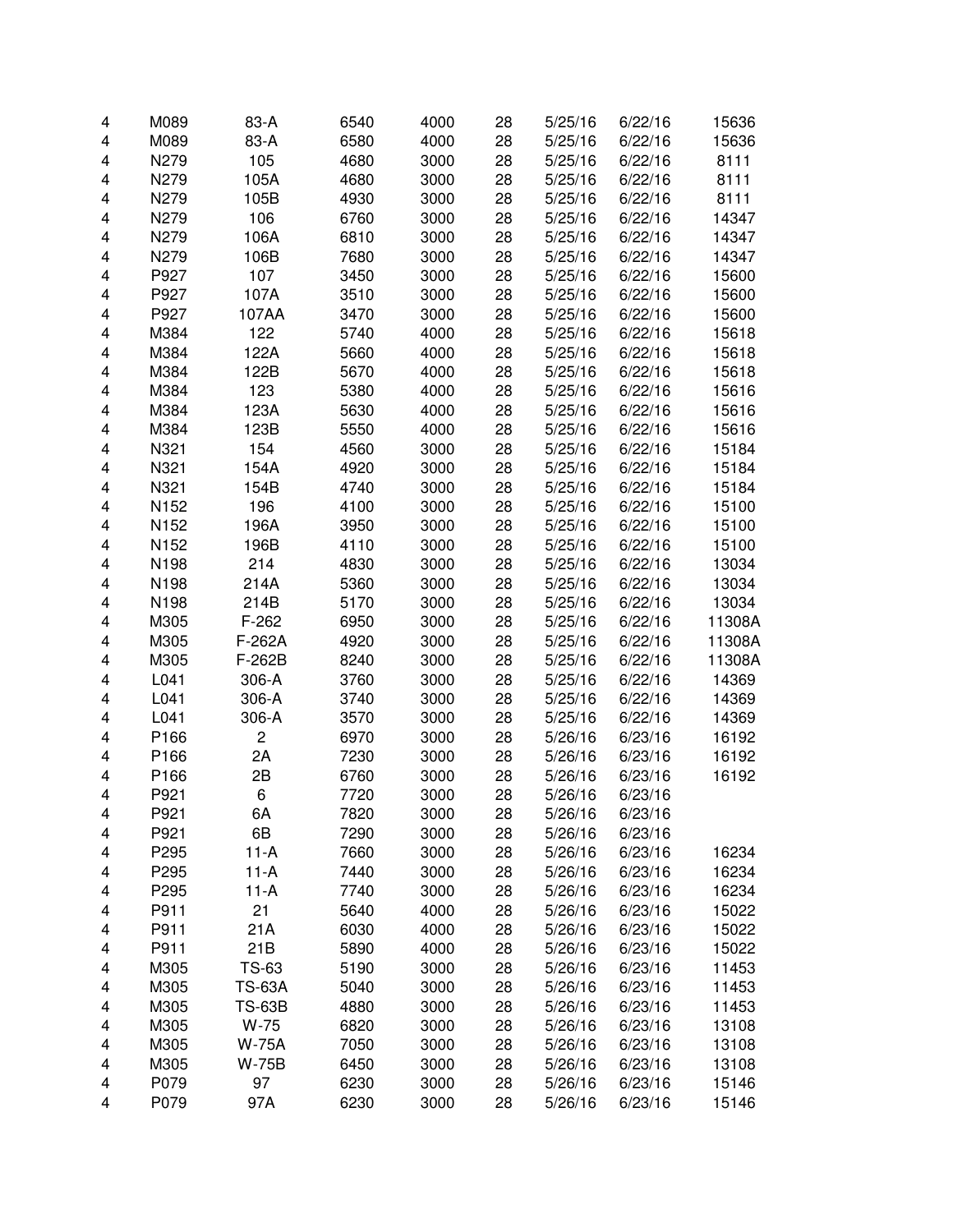| 4 | P079   | 97B   | 5920 | 3000 | 28 | 5/26/16 | 6/23/16 | 15146 |
|---|--------|-------|------|------|----|---------|---------|-------|
| 4 | P927   | 108   | 5580 | 3000 | 28 | 5/26/16 | 6/23/16 | 15600 |
| 4 | P927   | 108A  | 5470 | 3000 | 28 | 5/26/16 | 6/23/16 | 15600 |
| 4 | P927   | 108AA | 5830 | 3000 | 28 | 5/26/16 | 6/23/16 | 15600 |
| 4 | M384   | 124   | 5290 | 4000 | 28 | 5/26/16 | 6/23/16 | 15618 |
| 4 | M384   | 124A  | 5010 | 4000 | 28 | 5/26/16 | 6/23/16 | 15618 |
| 4 | M384   | 124B  | 4810 | 4000 | 28 | 5/26/16 | 6/23/16 | 15618 |
| 4 | M384   | 125   | 4640 | 3000 | 28 | 5/26/16 | 6/23/16 | 15616 |
| 4 | M384   | 125A  | 4800 | 3000 | 28 | 5/26/16 | 6/23/16 | 15616 |
| 4 | M384   | 125B  | 4610 | 3000 | 28 | 5/26/16 | 6/23/16 | 15616 |
| 4 | P050   | 3     | 4490 | 3000 | 28 | 5/26/16 | 6/23/16 | 15393 |
| 4 | P050   | 3A    | 4590 | 3000 | 28 | 5/26/16 | 6/23/16 | 15393 |
| 4 | P050   | 3B    | 4660 | 3000 | 28 | 5/26/16 | 6/23/16 | 15393 |
| 4 | P261   | 9     | 3950 | 3000 | 28 | 5/26/16 | 6/23/16 | 14339 |
| 4 | P261   | 9A    | 4050 | 3000 | 28 | 5/26/16 | 6/23/16 | 14339 |
| 4 | P261   | 9Β    | 3900 | 3000 | 28 | 5/26/16 | 6/23/16 | 14339 |
| 4 | P294   | 15    | 5450 | 3000 | 28 | 5/26/16 | 6/23/16 | 16341 |
| 4 | P294   | 15A   | 5860 | 3000 | 28 | 5/26/16 | 6/23/16 | 16341 |
| 4 | P294   | 15B   | 5990 | 3000 | 28 | 5/26/16 | 6/23/16 | 16341 |
|   |        |       |      |      |    | 5/26/16 | 6/23/16 |       |
| 4 | 111047 | 15    | 5170 | 4000 | 28 |         |         | 15481 |
| 4 | 111047 | 15A   | 5090 | 4000 | 28 | 5/26/16 | 6/23/16 | 15481 |
| 4 | 111047 | 15B   | 5380 | 4000 | 28 | 5/26/16 | 6/23/16 | 15481 |
| 4 | P180   | 19    | 5870 | 4000 | 28 | 5/26/16 | 6/23/16 | 15586 |
| 4 | P180   | 19A   | 5400 | 4000 | 28 | 5/26/16 | 6/23/16 | 15586 |
| 4 | P180   | 19B   | 5740 | 4000 | 28 | 5/26/16 | 6/23/16 | 15586 |
| 4 | N205   | 21    | 4730 | 3000 | 28 | 5/26/16 | 6/23/16 | 14339 |
| 4 | N205   | 21A   | 4700 | 3000 | 28 | 5/26/16 | 6/23/16 | 14339 |
| 4 | N205   | 21B   | 4490 | 3000 | 28 | 5/26/16 | 6/23/16 | 14339 |
| 4 | P247   | 23    | 5800 | 3000 | 28 | 5/26/16 | 6/23/16 | 16130 |
| 4 | P247   | 23A   | 5800 | 3000 | 28 | 5/26/16 | 6/23/16 | 16130 |
| 4 | P247   | 23B   | 5440 | 3000 | 28 | 5/26/16 | 6/23/16 | 16130 |
| 4 | P256   | 30    | 5810 | 3000 | 28 | 5/26/16 | 6/23/16 | 15610 |
| 4 | P256   | 30A   | 5820 | 3000 | 28 | 5/26/16 | 6/23/16 | 15610 |
| 4 | P256   | 30B   | 5380 | 3000 | 28 | 5/26/16 | 6/23/16 | 15610 |
| 4 | N357   | 40    | 4370 | 3000 | 28 | 5/26/16 | 6/23/16 | 16127 |
| 4 | N357   | 40A   | 4400 | 3000 | 28 | 5/26/16 | 6/23/16 | 16127 |
| 4 | N357   | 40B   | 4350 | 3000 | 28 | 5/26/16 | 6/23/16 | 16127 |
| 4 | N357   | 40AR  | 4540 | 3000 | 28 | 5/26/16 | 6/23/16 | 16127 |
| 4 | N357   | 40AR1 | 4370 | 3000 | 28 | 5/26/16 | 6/23/16 | 16127 |
| 4 | N357   | 40AR2 | 4720 | 3000 | 28 | 5/26/16 | 6/23/16 | 16127 |
| 4 | 116578 | 39    | 5140 | 3000 | 28 | 5/26/16 | 6/23/16 | 16132 |
| 4 | 116578 | 39A   | 5240 | 3000 | 28 | 5/26/16 | 6/23/16 | 16132 |
| 4 | 116578 | 39B   | 5380 | 3000 | 28 | 5/26/16 | 6/23/16 | 16132 |
| 4 | 116578 | 40    | 5410 | 3000 | 28 | 5/26/16 | 6/23/16 | 16386 |
| 4 | 116578 | 40A   | 5440 | 3000 | 28 | 5/26/16 | 6/23/16 | 16386 |
| 4 | 116578 | 40B   | 5230 | 3000 | 28 | 5/26/16 | 6/23/16 | 16386 |
| 4 | N266   | 169   | 6740 | 4000 | 28 | 5/26/16 | 6/23/16 | 13023 |
| 4 | N266   | 169A  | 6570 | 4000 | 28 | 5/26/16 | 6/23/16 | 13023 |
| 4 | N266   | 169B  | 6690 | 4000 | 28 | 5/26/16 | 6/23/16 | 13023 |
| 4 | N266   | 169E  | 6410 | 4000 | 28 | 5/26/16 | 6/23/16 | 13023 |
| 4 | N266   | 169F  | 7080 | 4000 | 28 | 5/26/16 | 6/23/16 | 13023 |
| 4 | N266   | 169G  | 6780 | 4000 | 28 | 5/26/16 | 6/23/16 | 13023 |
|   |        |       |      |      |    |         |         |       |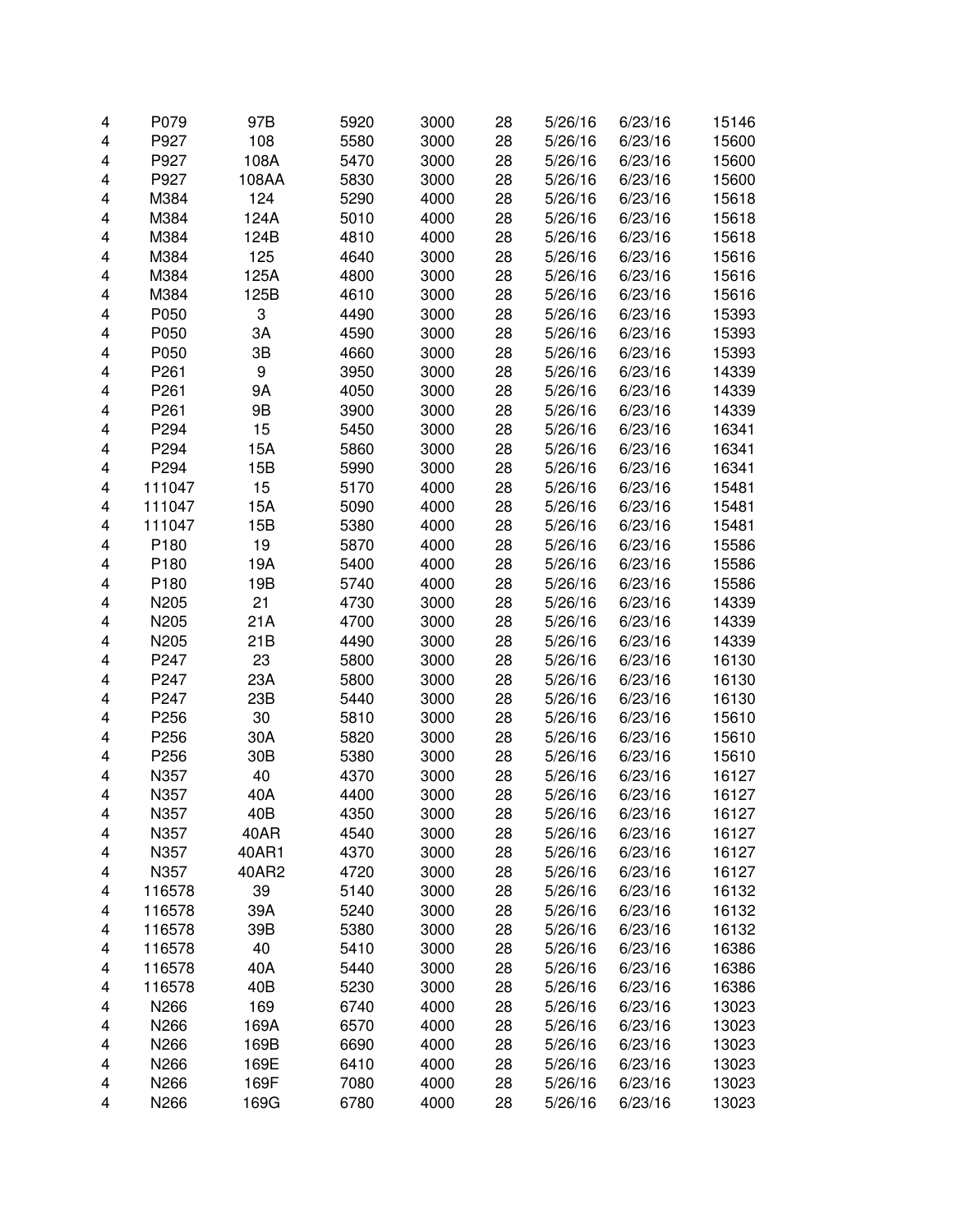| 4 | N266   | 169J    | 6930 | 4000 | 28 | 5/26/16 | 6/23/16 | 13023 |
|---|--------|---------|------|------|----|---------|---------|-------|
| 4 | N266   | 169K    | 6950 | 4000 | 28 | 5/26/16 | 6/23/16 | 13023 |
| 4 | N266   | 169L    | 6860 | 4000 | 28 | 5/26/16 | 6/23/16 | 13023 |
| 4 | N266   | 169O    | 6110 | 4000 | 28 | 5/26/16 | 6/23/16 | 13023 |
| 4 | N266   | 169P    | 6110 | 4000 | 28 | 5/26/16 | 6/23/16 | 13023 |
| 4 | N266   | 169Q    | 6190 | 4000 | 28 | 5/26/16 | 6/23/16 | 13023 |
| 4 | N266   | 169T    | 5540 | 4000 | 28 | 5/26/16 | 6/23/16 | 13023 |
| 4 | N266   | 169U    | 5360 | 4000 | 28 | 5/26/16 | 6/23/16 | 13023 |
| 4 | N266   | 169V    | 5430 | 4000 | 28 | 5/26/16 | 6/23/16 | 13023 |
| 4 | N266   | 169-Y   | 6200 | 4000 | 28 | 5/26/16 | 6/23/16 | 13023 |
| 4 | N266   | 169-Z   | 6100 | 4000 | 28 | 5/26/16 | 6/23/16 | 13023 |
| 4 | N266   | 169-AA  | 6150 | 4000 | 28 | 5/26/16 | 6/23/16 | 13023 |
| 4 | N266   | 169-DD  | 6360 | 4000 | 28 | 5/26/16 | 6/23/16 | 13023 |
| 4 | N266   | 169-EE  | 6120 | 4000 | 28 | 5/26/16 | 6/23/16 | 13023 |
| 4 | N266   | 169-FF  | 6720 | 4000 | 28 | 5/26/16 | 6/23/16 | 13023 |
| 4 | N266   | 169-II  | 6770 | 4000 | 28 | 5/26/16 | 6/23/16 | 13023 |
| 4 | N266   | 169-JJ  | 6520 | 4000 | 28 | 5/26/16 | 6/23/16 | 13023 |
| 4 | N266   | 169-KK  | 6340 | 4000 | 28 | 5/26/16 | 6/23/16 | 13023 |
| 4 | N266   | 170     | 4940 | 3000 | 28 | 5/26/16 | 6/23/16 | 13025 |
| 4 | N266   | 170A    | 5360 | 3000 | 28 | 5/26/16 | 6/23/16 | 13025 |
| 4 | N266   | 170B    | 4820 | 3000 | 28 | 5/26/16 | 6/23/16 | 13025 |
| 4 | N198   | 215     | 4820 | 3000 | 28 | 5/26/16 | 6/23/16 | 13034 |
| 4 | N198   | 215A    | 4780 | 3000 | 28 | 5/26/16 | 6/23/16 | 13034 |
| 4 | N198   | 215B    | 4670 | 3000 | 28 | 5/26/16 | 6/23/16 | 13034 |
| 4 | N072   | 3A      | 4080 | 3000 | 55 | 4/29/16 | 6/23/16 |       |
| 4 | N072   | 3B      | 4670 | 3000 | 55 | 4/29/16 | 6/23/16 |       |
| 4 | N072   | $4-A$   | 5550 | 3000 | 47 | 5/5/16  | 6/23/16 |       |
| 4 | N072   | 4-B     | 5770 | 3000 | 47 | 5/5/16  | 6/23/16 |       |
| 4 | N072   | $5-A$   | 4630 | 3000 | 43 | 5/11/16 | 6/23/16 |       |
| 4 | N072   | $5 - B$ | 4750 | 3000 | 43 | 5/11/16 | 6/23/16 |       |
| 4 | N072   | $6-A$   | 5960 | 3000 | 41 | 5/13/16 | 6/23/16 |       |
| 4 | N072   | $6 - B$ | 6280 | 3000 | 41 | 5/13/16 | 6/23/16 |       |
| 4 | N072   | $7-A$   | 4040 | 3000 | 32 | 5/21/16 | 6/23/16 |       |
| 4 | N072   | $7 - B$ | 3920 | 3000 | 32 | 5/21/16 | 6/23/16 |       |
| 4 | N072   | 8-A     | 3730 | 3000 | 30 | 5/24/16 | 6/23/16 |       |
| 4 | N072   | $8 - B$ | 3630 | 3000 | 30 | 5/24/16 | 6/23/16 |       |
| 4 | N072   | 9       | 2690 | 3000 | 30 | 5/24/16 | 6/23/16 |       |
| 4 | N072   | 9A      | 2830 | 3000 | 30 | 5/24/16 | 6/23/16 |       |
| 4 | N072   | 9Β      | 2720 | 3000 | 30 | 5/24/16 | 6/23/16 |       |
| 4 | N307   | 45      | 6030 | 3000 | 28 | 5/26/16 | 6/23/16 | 15301 |
| 4 | N307   | 45A     | 6040 | 3000 | 28 | 5/26/16 | 6/23/16 | 15301 |
| 4 | N307   | 45B     | 6690 | 3000 | 28 | 5/26/16 | 6/23/16 | 15301 |
| 4 | 115745 | 50      | 6210 | 3000 | 28 | 5/26/16 | 6/23/16 | 16001 |
| 4 | 115745 | 50A     | 5890 | 3000 | 28 | 5/26/16 | 6/23/16 | 16001 |
| 4 | 115745 | 50B     | 6020 | 3000 | 28 | 5/26/16 | 6/23/16 | 16001 |
| 4 | P215   | 65      | 6890 | 3000 | 28 | 5/26/16 | 6/23/16 | 15341 |
| 4 | P215   | 65A     | 6870 | 3000 | 28 | 5/26/16 | 6/23/16 | 15341 |
| 4 | P215   | 65B     | 7010 | 3000 | 28 | 5/26/16 | 6/23/16 | 15341 |
| 4 | P230   | 78      | 3700 | 3000 | 28 | 5/26/16 | 6/23/16 | 16115 |
| 4 | P230   | 78A     | 3820 | 3000 | 28 | 5/26/16 | 6/23/16 | 16115 |
| 4 | P230   | 78B     | 3680 | 3000 | 28 | 5/26/16 | 6/23/16 | 16115 |
| 4 | L012   | 84      | 6680 | 3000 | 28 | 5/26/16 | 6/23/16 | 13016 |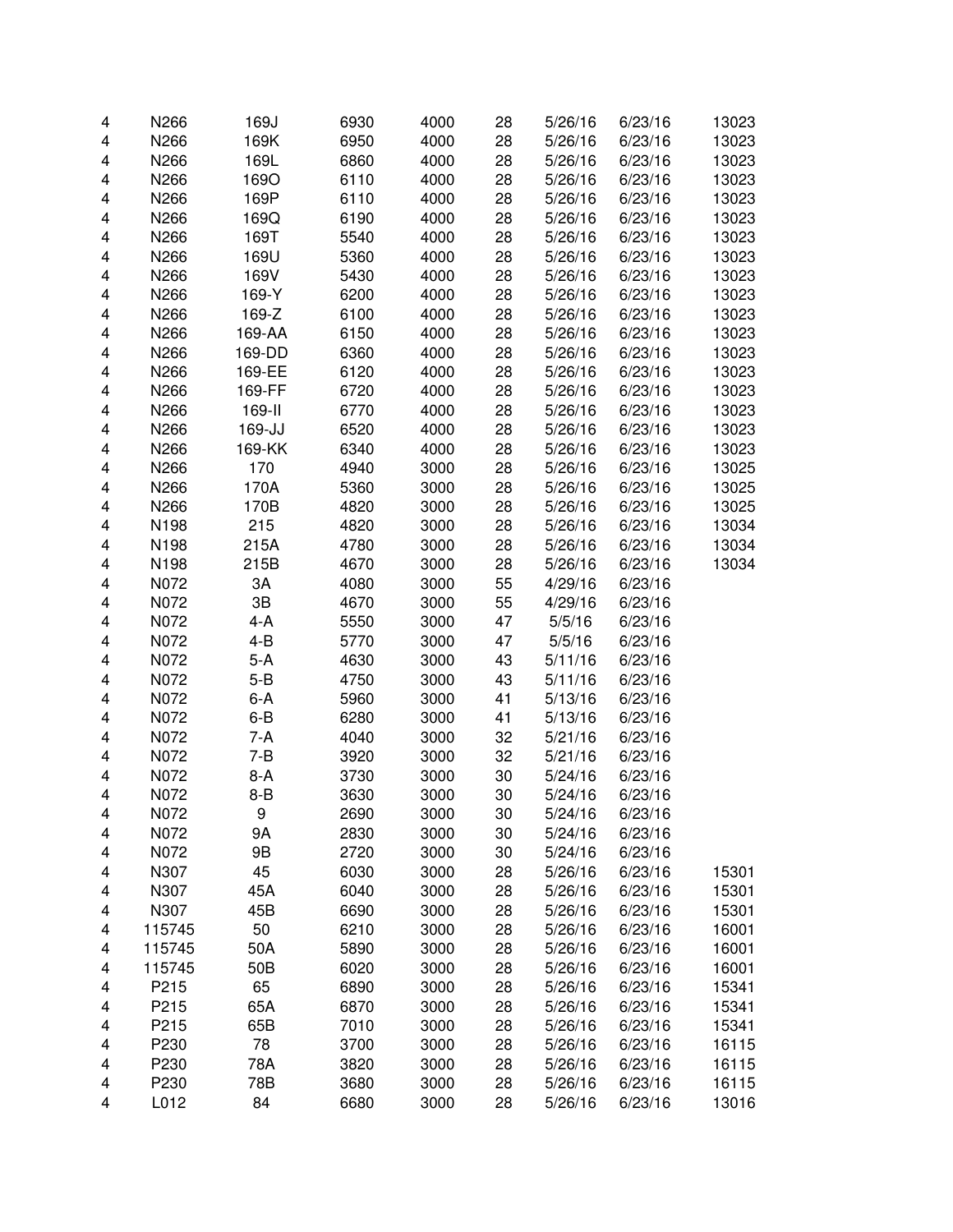| 4 | L012 | 84A    | 6660  | 3000 | 28             | 5/26/16 | 6/23/16 | 13016 |
|---|------|--------|-------|------|----------------|---------|---------|-------|
| 4 | L012 | 84B    | 7030  | 3000 | 28             | 5/26/16 | 6/23/16 | 13016 |
| 4 | M950 | 263    | 6330  | 3000 | 28             | 5/26/16 | 6/23/16 | 16060 |
| 4 | M950 | 263A   | 6600  | 3000 | 28             | 5/26/16 | 6/23/16 | 16060 |
| 4 | M950 | 263B   | 6230  | 3000 | 28             | 5/26/16 | 6/23/16 | 16060 |
| 4 | M950 | 279C   | 3020  | 3000 | $\overline{7}$ | 6/16/16 | 6/23/16 | 15498 |
| 4 | M950 | 279D   | 4950  | 3000 | $\overline{7}$ | 6/16/16 | 6/23/16 | 15498 |
| 4 | M950 | 279E   | 3270  | 3000 | $\overline{7}$ | 6/16/16 | 6/23/16 | 15498 |
| 4 | M950 | 280C   | 4750  | 3000 | $\overline{7}$ | 6/16/16 | 6/23/16 | 15521 |
| 4 | M950 | 280D   | 3100  | 3000 | $\overline{7}$ | 6/16/16 | 6/23/16 | 15521 |
| 4 | M950 | 280E   | 3240  | 3000 | $\overline{7}$ | 6/16/16 | 6/23/16 | 15521 |
| 4 | M950 | 281D   | 3180  | 3000 | 6              | 6/17/16 | 6/23/16 | 15521 |
| 4 | M950 | 282D   | 4390  | 3000 | 6              | 6/17/16 | 6/23/16 | 15521 |
| 4 | P926 | 1      | 16410 | 3000 | 6              | 6/18/16 | 6/24/16 |       |
| 4 | P926 | 1A     | 16400 | 3000 | 6              | 6/18/16 | 6/24/16 |       |
| 4 | P926 | 1B     | 16470 | 3000 | 6              | 6/18/16 | 6/24/16 |       |
| 4 | N228 | 65-C   | 5100  | 3000 | $\overline{7}$ | 6/17/16 | 6/24/16 | 16129 |
| 4 | N228 | 66-C   | 5620  | 3000 | $\overline{7}$ | 6/17/16 | 6/24/16 | 16129 |
| 4 | N228 | 67-C   | 5270  | 3000 | $\overline{7}$ | 6/17/16 | 6/24/16 | 16129 |
| 4 | N228 | 68-C   | 5250  | 3000 | $\overline{7}$ | 6/17/16 | 6/24/16 | 16129 |
| 4 | N228 | 69-C   | 4470  | 3000 | 7              | 6/17/16 | 6/24/16 | 16129 |
| 4 | N228 | 70-C   | 4700  | 3000 | $\overline{7}$ | 6/17/16 | 6/24/16 | 16129 |
| 4 | N228 | $71-C$ | 4980  | 3000 | $\overline{7}$ | 6/17/16 | 6/24/16 | 16129 |
| 4 | N228 | 72-C   | 4270  | 3000 | $\overline{7}$ | 6/17/16 | 6/24/16 | 16129 |
| 4 | M950 | 284-D  | 3930  | 3000 | 3              | 6/21/16 | 6/24/16 | 15521 |
| 4 | P228 | 12     | 5960  | 3000 | 28             | 5/27/16 | 6/24/16 | 16406 |
| 4 | P228 | 12A    | 6260  | 3000 | 28             | 5/27/16 | 6/24/16 | 16406 |
| 4 | P228 | 12B    | 6320  | 3000 | 28             | 5/27/16 | 6/24/16 | 16406 |
| 4 | P922 | 16     | 4030  | 3000 | 28             | 5/27/16 | 6/24/16 | 16086 |
| 4 | P922 | 16A    | 4040  | 3000 | 28             | 5/27/16 | 6/24/16 | 16086 |
| 4 | P922 | 16B    | 3750  | 3000 | 28             | 5/27/16 | 6/24/16 | 16086 |
| 4 | N282 | $18-A$ | 6550  | 3000 | 28             | 5/27/16 | 6/24/16 | 14145 |
| 4 | N282 | $18-A$ | 6500  | 3000 | 28             | 5/27/16 | 6/24/16 | 14145 |
| 4 | N282 | $18-A$ | 6620  | 3000 | 28             | 5/27/16 | 6/24/16 | 14145 |
| 4 | M950 | 281-C  | 3420  | 3000 | 7              | 6/17/16 | 6/24/16 | 15521 |
| 4 | M950 | 282-C  | 4610  | 3000 | 7              | 6/17/16 | 6/24/16 | 15521 |
| 4 | P247 | 24     | 5020  | 3000 | 28             | 5/27/16 | 6/24/16 | 16130 |
| 4 | P247 | 24A    | 4900  | 3000 | 28             | 5/27/16 | 6/24/16 | 16130 |
| 4 | P247 | 24B    | 5180  | 3000 | 28             | 5/27/16 | 6/24/16 | 16130 |
| 4 | P230 | 54-ARK | 13370 | 10   | 28             | 5/27/16 | 6/24/16 | 16383 |
| 4 | P230 | 54-ARK | 13560 | 10   | 28             | 5/27/16 | 6/24/16 | 16383 |
| 4 | P230 | 54-ARK | 13750 | 10   | 28             | 5/27/16 | 6/24/16 | 16383 |
| 4 | P230 | 55-ARK | 12650 | 10   | 28             | 5/27/16 | 6/24/16 | 16383 |
| 4 | P230 | 55-ARK | 13360 | 10   | 28             | 5/27/16 | 6/24/16 | 16383 |
| 4 | P230 | 55-ARK | 14070 | 10   | 28             | 5/27/16 | 6/24/16 | 16383 |
| 4 | P230 | 56-ARK | 14300 | 10   | 28             | 5/27/16 | 6/24/16 | 16383 |
| 4 | P230 | 56-ARK | 14050 | 10   | 28             | 5/27/16 | 6/24/16 | 16383 |
| 4 | P230 | 56-ARK | 14270 | 10   | 28             | 5/27/16 | 6/24/16 | 16383 |
| 4 | P230 | 57-ARK | 13590 | 10   | 28             | 5/27/16 | 6/24/16 | 16383 |
| 4 | P230 | 57-ARK | 12900 | 10   | 28             | 5/27/16 | 6/24/16 | 16383 |
| 4 | P230 | 57-ARK | 13850 | 10   | 28             | 5/27/16 | 6/24/16 | 16383 |
| 4 | N201 | 74-A   | 5620  | 3000 | 28             | 5/27/16 | 6/24/16 | 11282 |
|   |      |        |       |      |                |         |         |       |